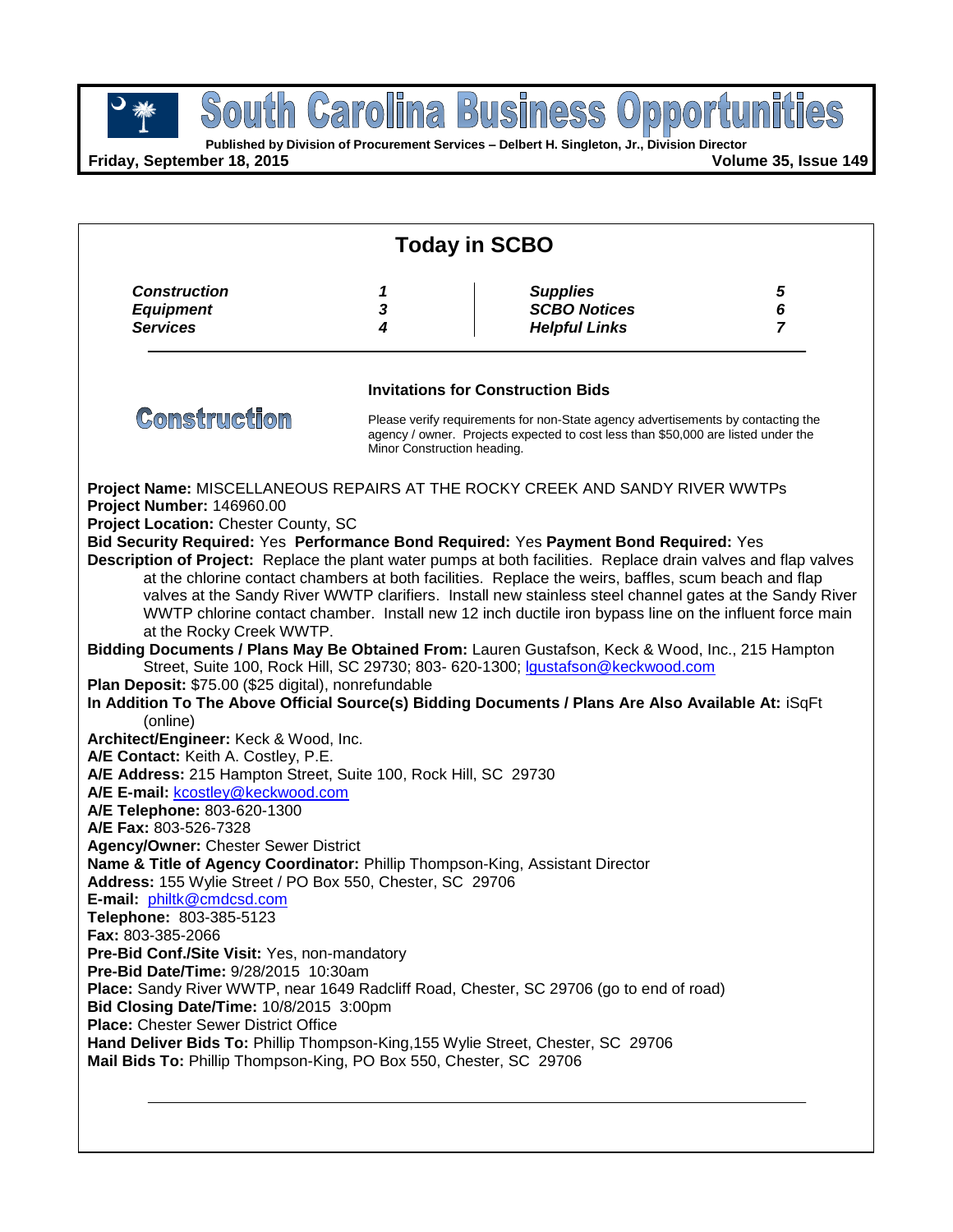**Friday, September 18, 2015 2 Volume 35, Issue 149**

#### **PARKING LOT PAVING – ANDERSON CO.**

Anderson County is accepting bids for PAVING OF VARIOUS COUNTY – OWNED PARKING LOTS WITHIN ANDERSON COUNTY, SC, reference Bid 16-017. Bids must be received no later than 11:00am on 10/15/2015 and sent to the attention of the Anderson County Purchasing Department, 101 S. Main St., Room 115, Anderson, SC 29624. Interested parties should contact Anderson County Purchasing Department at 864-260-4164 or request package at [www.andersoncountysc.org.](http://www.andersoncountysc.org/) To do so, click on Departments located in the green bar at the top of the page, then click on Purchasing. Once you are on this page click the bid you would like to receive and a package will be emailed to you.

#### **UNION, SC -- R/C JOB NO. 2013-110**

Sealed Bids on forms prepared by the Engineer will be received from Bidders by the City of Union, SC at City Hall on Sharpe Avenue, in Union, SC until 2:00pm on 10/27/2015, at which time they will be opened and read aloud in public. All work shall be in accordance with Specifications and other Contract Documents prepared by the Engineer, Rogers and Callcott Environmental, PO Box 5655, Greenville, SC 29606.

Work will consist of installation of approximately 1,962 linear feet of 8-inch gravity sewer and replacing 6,681 linear feet of existing sidewalk in Union Mill Village located inside the City of Union City Limits.

Specifications and other Contract Documents may be obtained upon request to the Engineer and upon the payment of \$75.00 (non-refundable) per set. The deposit shall be in check form and shall be drawn payable to the Engineer. Complete sets of Specifications are available for inspection at the offices of the Owner, the Engineer, at the iSqFt/AGC Plan Room in Charlotte, NC

Each Bidder on work of \$5,000 or more, and each mechanical subcontractor on subcontracts of \$5,000 or more must be qualified under provisions of S.C. Contractor's Licensing Law, SC Code Section 40-11-10, ET SEQ., 1976, as currently amended. No Bid will be considered unless Contractor's License number is shown on the outside of the sealed Bid, as required by the Law.

Provisions in Appendix A will not apply to this State funded project.

City of Union, the Owner, reserves the right to reject any or all Bids and to waive any formality or technicality in any bid in the interest of the Owner.

No bid may be withdrawn for a period of ninety (90) days after the scheduled time for receiving Bids.

ach Bidder must deposit with his bid security in the amount of 5% of the bid, as described in the Information for Bidders.

The City of Union, Union Mill Village Phase III project is funded in part by the South Carolina Department of Commerce, Grants Administration, under the State's Community Development Block Grant (CDBG) Program and is administered by Catawba Regional Council of Governments. All bids and contracts shall meet the requirements enumerated in the contract documents, specifications and contract.

Federal requirements, including Davis Bacon and related labor requirements, will apply to the contract. All bids and contracts shall meet the requirements enumerated in the contract documents, specifications and contract.

The City of Union encourages participation by small, minority, disadvantaged and Section 3 businesses. Bid submittals from minority and women owned businesses are encouraged.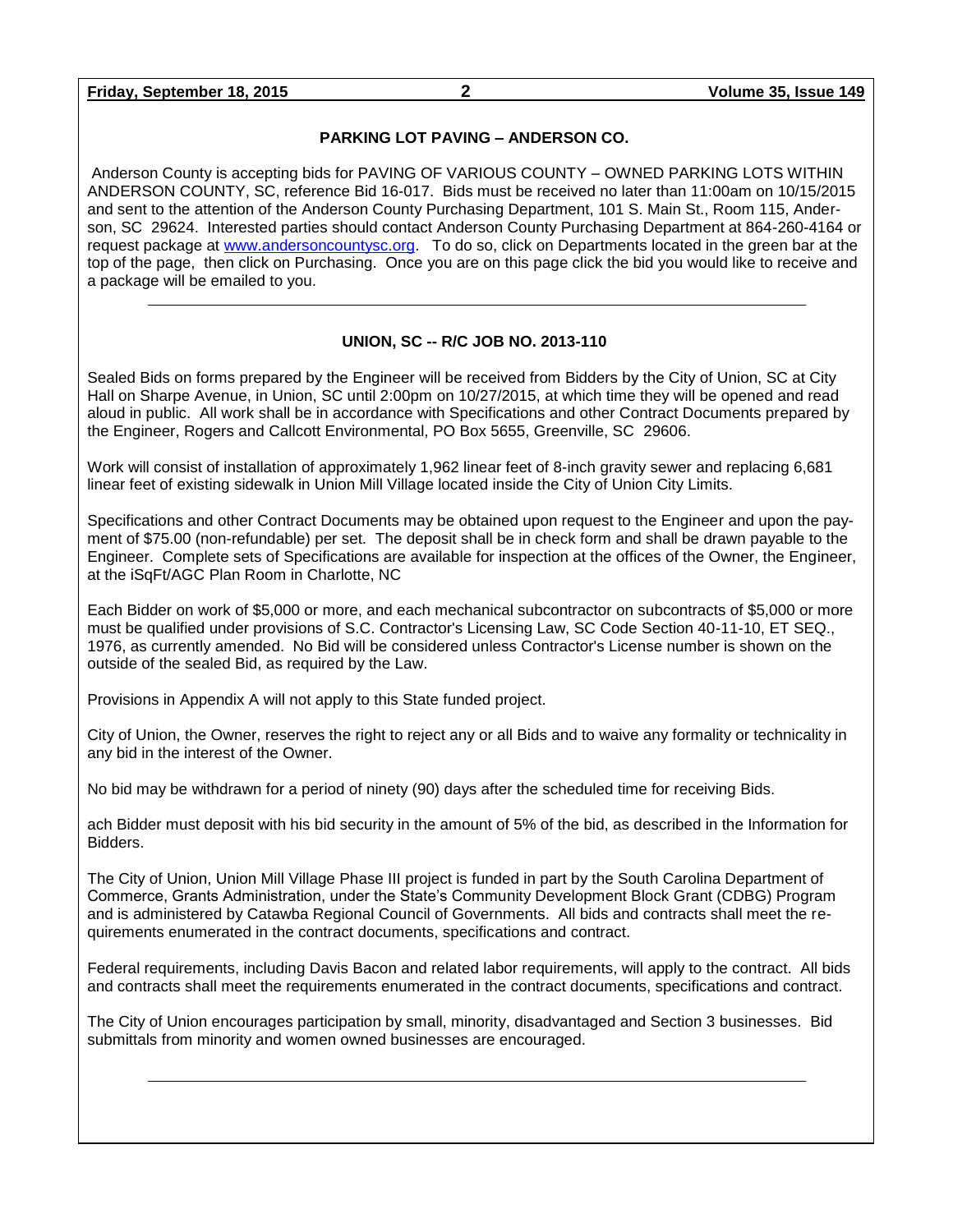**Friday, September 18, 2015 3 Volume 35, Issue 149**

## **Equipment**

**Description:** HVAC UNITS FOR VARIOUS LOCATIONS **Solicitation Number:** IFB 16-0009 **Delivery Point:** 1345 Wilson Hall Road, Sumter, SC 29150 **Submit Offer By:** 9/29/2015 2:00pm **Purchasing Agency:** Sumter School District, 1345 Wilson Hall Road, Sumter, SC 29150 **Buyer:** Angela Ramsey, 803-469-6900 ext. 310 / [Angela.Ramsey@sumterschools.net](mailto:Angela.Ramsey@sumterschools.net) **Direct Inquiries To:** Tim Mullen, [Timothy.Mullen@sumterschools.net](mailto:Timothy.Mullen@sumterschools.net) **Download Solicitation From:** [http://www.sumterschools.net/site\\_res\\_view\\_folder.aspx?id=75fc1b46-d926-](http://www.sumterschools.net/site_res_view_folder.aspx?id=75fc1b46-d926-4707-8c87-0563a0c9e134) [4707-8c87-0563a0c9e134](http://www.sumterschools.net/site_res_view_folder.aspx?id=75fc1b46-d926-4707-8c87-0563a0c9e134)

**Description:** ACOUSTO-OPTIC DEFLECTORS **Solicitation Number:** 66412709 **Delivery Point:** Clemson, SC **Submit Offer By:** 9/29/2015 11:00am **Purchasing Agency:** Clemson University, Procurement Services, Administrative Services Bldg.,108 Perimeter Rd., Clemson, SC 29634 **Buyer:** Jody Burgess, 864-650-8050, [jodyb@clemson.edu](mailto:jodyb@clemson.edu) **Download Solicitation From:** Online solicitations only. Solicitations can be viewed at [www.clemson.edu/cfo/procurement/vendors](http://www.clemson.edu/cfo/procurement/vendors)

**Description:** NANOPOSITIONER **Solicitation Number:** 66414376 **Delivery Point:** Clemson, SC **Submit Offer By:** 9/29/2015 11:00am **Purchasing Agency:** Clemson University, Procurement Services, Administrative Services Bldg.,108 Perimeter Rd., Clemson, SC 29634 **Buyer:** Jody Burgess, 864-650-8050, [jodyb@clemson.edu](mailto:jodyb@clemson.edu) **Download Solicitation From:** Online solicitations only. Solicitations can be viewed at [www.clemson.edu/cfo/procurement/vendors](http://www.clemson.edu/cfo/procurement/vendors)

**Description:** LANCASTER COUNTY FIRE ENGINE, RESCUE, AND TANKERS **Solicitation Number:** 50150918 **Delivery Point:** 101 N. MAIN ST. LANCASTER SC 29720 **Submit Offer By:** 10/19/2015 2:00pm **Purchasing Agency:** LANCASTER COUNTY FIRE COMMISSION **Buyer:** BRYANT COOK, 803-285-6323, [PURCHASING@LANCASTERCOUNTYSC.NET](mailto:PURCHASING@LANCASTERCOUNTYSC.NET) **Direct Inquiries To:** DARREN PLAYER, 803-283-8888, [DPLAYER@LANCASTERCOUNTYSC.NET](mailto:DPLAYER@LANCASTERCOUNTYSC.NET) **Download Solicitation From:** [http://lcprocurement.vze.com](http://lcprocurement.vze.com/)

#### **CITY OF FLORENCE, SC -- REQUEST FOR PROPOSAL 2015-36**

#### **SELF CONTAINED BREATHING APPARATUS**

The City of Florence is accepting sealed requests for proposals from qualified vendors for the purchase of Self Contained Breathing Apparatus (SCBA) for the City of Florence Fire Department.

Mandatory Pre-Proposal Conference: 10/9/2015 at 10:00am at Fire Station No.5 located at 296 E. Red Bud Lane, Florence, SC.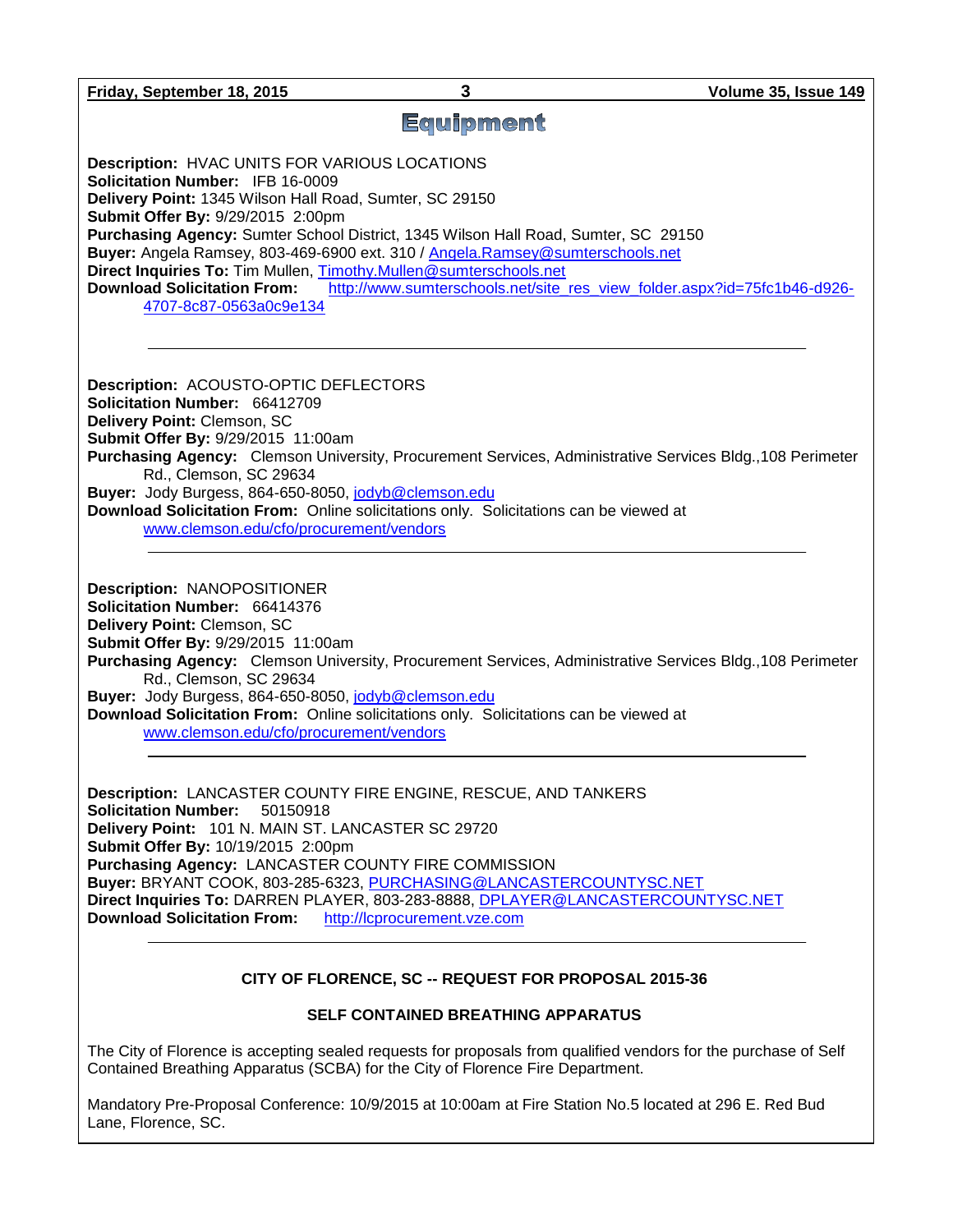#### **Friday, September 18, 2015 4 Volume 35, Issue 149**

Request for Proposal Opening Date/Time: 10/16/ 2015 at 2:00pm.

Location for the Receipt of Request for Proposals: The City Center located at 324 Evans Street, Florence, SC 29501

The Request for Proposal document can be found on our website [www.cityofflorence.com](http://www.cityofflorence.com/) at the purchasing and bids link or by contacting: Lynwood F. Givens by e-mail: [lgivens@cityofflorence.com](mailto:lgivens@cityofflorence.com) or by fax at 843-665-3111.

Mailing Address: City of Florence, Office of Purchasing and Contracting, 324 W. Evans Street Florence, SC 29501.

The City of Florence welcomes and encourages submissions from minority and woman owned businesses. Please indicate that you are a minority or woman owned business with your request for bid documents.

This solicitation does not commit the City of Florence to award a contract, to pay any costs incurred in the preparation of an invitation to bid, or to procure or contract for services. The City of Florence reserves the right to reject any and all responses, to cancel this solicitation, and to make an award deemed in its own best interest.

# Services

**Description:** TITLE VI PLAN PREPARATION **Solicitation Number:** 5400010082 **Submit Offer By:** 10/21/2015 2:30pm **Purchasing Agency:** SCDOT Procurement Office 955 Park Street Room 101 Columbia, SC 29201-3959 **Buyer:** EMMETT KIRWAN **Email:** [KirwanEI@scdot.org](mailto:KirwanEI@scdot.org) **Download Solicitation From:**  <http://webprod.cio.sc.gov/SCSolicitationWeb/solicitationAttachment.do?solicitnumber=5400010082>

**Description:** FOOD SERVICE OPERATIONS FOR GSSM **Solicitation Number:** 5400009544 **Pre-proposal Conf.:** 10/5/2015 1:30pm **Location:** Governor's School of Science and Mathematics (GSSM) B155 Conference Room, 401 Railroad Avenue, Hartsville, SC 29550 **Submit Offer By:** 10/29/2015 11:00am **Purchasing Agency:** Materials Management Office 1201 Main Street, Suite 600 Columbia, SC 29201 **Buyer:** SHELIA WILLIS **Email:** [swillis@mmo.sc.gov](mailto:swillis@mmo.sc.gov) **Download Solicitation From:**  <http://webprod.cio.sc.gov/SCSolicitationWeb/solicitationAttachment.do?solicitnumber=5400009544>

**Description:** FOOD SERVICE OPERATIONS **Solicitation Number:** 5400009862 **Delivery Point:** Charleston, SC **Pre-bid Conf.:** 9/28/2015 2:00pm **Location:** College of Charleston Procurement Conference Room, B001, Lightsey Center, 160 Calhoun Street, Charleston, SC 29424 **Submit Offer By:** 10/15/2015 11:00am **Buyer:** STACY ADAMS, CPPB, 803-737-4375, [SAdams@mmo.sc.gov](mailto:SAdams@mmo.sc.gov) **Download Solicitation From:** <https://webprod.cio.sc.gov/SCSolicitationWeb/contractSearch.do?solicitnumber=5400009862>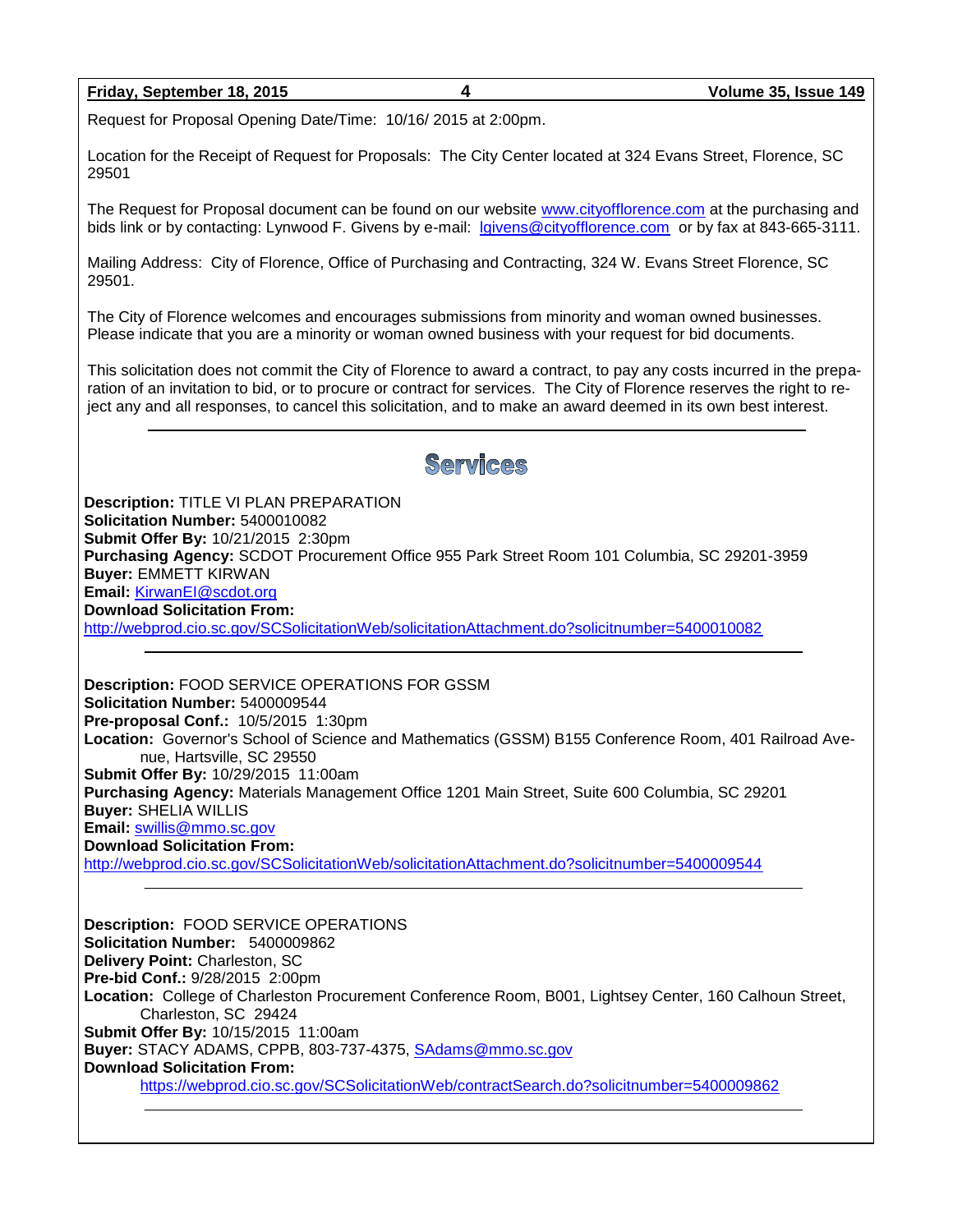#### **Friday, September 18, 2015 5 Volume 35, Issue 149**

**Description:** INSTALLATION OF RESIDENTIAL WELLS **Solicitation Number:** IFB No. 5006-16J **Delivery Point:** Procurement Department, 4045 Bridge View Drive, Suite B250, North Charleston, SC 29405 **Submit Offer By:** 10/7/2015 at 3:00pm **Purchasing Agency:** County of Charleston **Submit Questions By:** 9/30/2015 at 2:00pm to Fax: 843-958-4758, [ajenkins@charlestoncounty.org](mailto:ajenkins@charlestoncounty.org) **Download Solicitation From:** [www.charlestoncounty.org](http://www.charlestoncounty.org/)

**Description:** EXTERIOR BUILDING CHEMICAL RESTORATION **Solicitation Number:** 66391636 **Delivery Point:** Clemson, SC **Submit Offer By:** 10/6/2015 1:45pm **Purchasing Agency:** Clemson University, Procurement Services, Administrative Services Bldg.,108 Perimeter Rd., Clemson, SC 29634 **Buyer:** Allison Patton, 864-656-3677 / [apatton@clemson.edu](mailto:apatton@clemson.edu) **Download Solicitation From:** Online solicitations only. Solicitations can be viewed at [www.clemson.edu/cfo/procurement/vendors](http://www.clemson.edu/cfo/procurement/vendors)

**Description:** PROSHOP FOR THE TENNIS CENTER **Solicitation Number:** 15-B034R **Delivery Point:** Charleston, South Carolina **Submit Offer By:** 10/20/2015 12:00pm **Purchasing Agency:** City of Charleston **Buyer:** Robin Barrett-Robinson, [robinsonr@charleston-sc.gov](mailto:robinsonr@charleston-sc.gov) **Download Solicitation From:** <http://www.charleston-sc.gov/Bids.aspx?CatID=17>

#### **ORANGEBURG CO. -- FY16-1001**

#### **COLLECTION AND DISPOSAL OF RECYCLABLE WASTE COOKING OIL**

Orangeburg County is seeking vendors to provide a turnkey service for collection, transportation and recycling of waste cooking oil. The proposal document and all other information can be found at [www.orangeburgcounty.org](http://www.orangeburgcounty.org/) - Procurement-Solicitation FY16-1001- Collection and Disposal of Recyclable Cooking Oil. Proposals are due by or before 11:00am on 10/1/2015, 1437 Amelia Street, PO Box 9000, Procurement Office, Basement Floor, Orangeburg, SC 29115. No late proposal will be accepted. You may contact J. Shuler, Procurement Director via e-mail [jshuler@orangeburgcounty.org](mailto:jshuler@orangeburgcounty.org) or 803-533-6121 if necessary.

Orangeburg County reserves the right to accept or reject any/or all proposals.

| <b>Supplies</b>                                                                                                                         |  |  |  |
|-----------------------------------------------------------------------------------------------------------------------------------------|--|--|--|
| <b>Description: PROVIDE STONE AGGREGATE</b>                                                                                             |  |  |  |
| Solicitation Number: 66389977                                                                                                           |  |  |  |
| Delivery Point: Clemson, SC                                                                                                             |  |  |  |
| Submit Offer By: 10/6/2015 1:45pm                                                                                                       |  |  |  |
| Purchasing Agency: Clemson University, Procurement Services, Administrative Services Bldg., 108 Perimeter                               |  |  |  |
| Rd., Clemson, SC 29634                                                                                                                  |  |  |  |
| Buyer: Allison Patton, 864-656-3677 / apatton@clemson.edu                                                                               |  |  |  |
| <b>Download Solicitation From:</b> Online solicitations only. Solicitations can be viewed at<br>www.clemson.edu/cfo/procurement/vendors |  |  |  |
|                                                                                                                                         |  |  |  |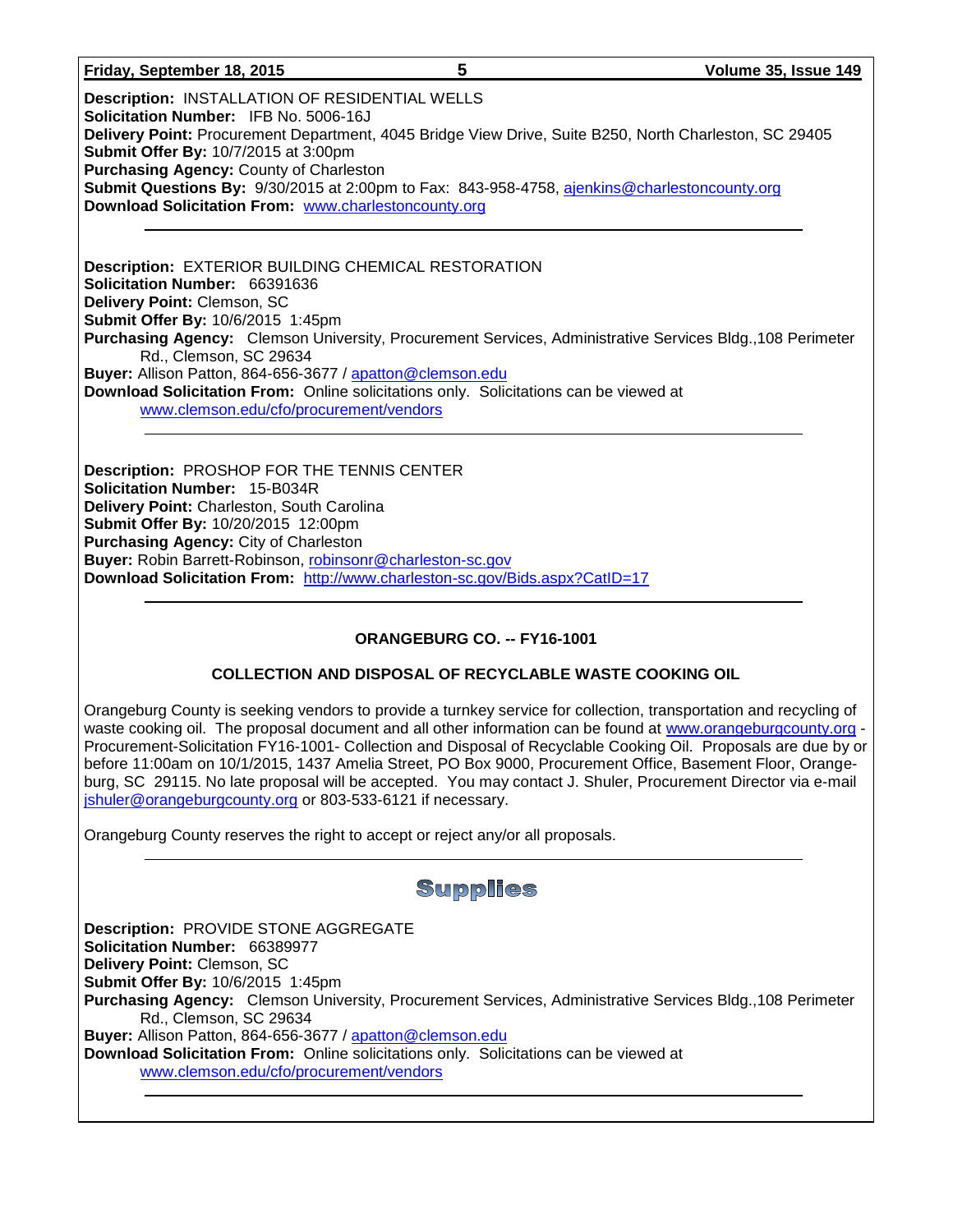**Friday, September 18, 2015 6 Volume 35, Issue 149**

**LIMESTONE – MARION CO.**

Bid Due Date/Time: 9/23/2015 at 10:00am

Bid Number: 2015-06

Point of Receipt: Personnel & Purchasing Department

**Attn: Katherine Bell Personnel Director Marion County Administration Offices 1305 North Main Street Marion, SC 29571**

Marion County will be accepting bids from vendors for the purchase of approximately 12,000 tons of structural fill of limestone base for county roads. Specifications and bid requirements are located on our website [www.marionsc.org](http://www.marionsc.org/) under Online Bids.

Bids will be received in the office of the Personnel Director, 1305 North Main Street, Marion, SC 29571 until 10:00am on 9/23/2015. All inquiries to this bid must be addressed to Jimmy Brown, Public Works Department via email: [jbrown@marionsc.org](mailto:jbrown@marionsc.org) . Contact with other departments or County representatives without permission of the Personnel Director may render your proposal void.

Bids will be opened on 9/23/2015 at 10:00am and their contents will be made public for the information of bidders and others properly interested. Any bid received later than the specified time will not be accepted/considered.

Bids must be submitted in a sealed envelope and clearly marked on the outside with the name of the project. Final bidding price must include all applicable taxes.

# SCBO NOTICES

#### *DID YOU KNOW…?*

South Carolina Business Opportunities (SCBO) is a daily publication that lists proposed procurements involving goods, services, information technology and construction. According to the South Carolina State Procurement Code, solicitations by South Carolina State Government Agencies that are worth at or above \$10,000 in estimated or actual value must appear in SCBO. Other governmental entities, such as cities, counties and school districts can voluntarily advertise in SCBO. Private entities, such as construction companies (including CM-Rs), are not permitted to advertise in SCBO.

#### **JOB OPPORTUNITIES AT SFAA**

The State Fiscal Accountability Authority's procurement division is looking for experienced professionals Please read more about these opportunities below:

[Click Here for Job Opportunities with the Division of Procurement Services](http://procurement.sc.gov/webfiles/MMO_scbo/SCBO%20Online/SFAA_job_opportunities.pdf)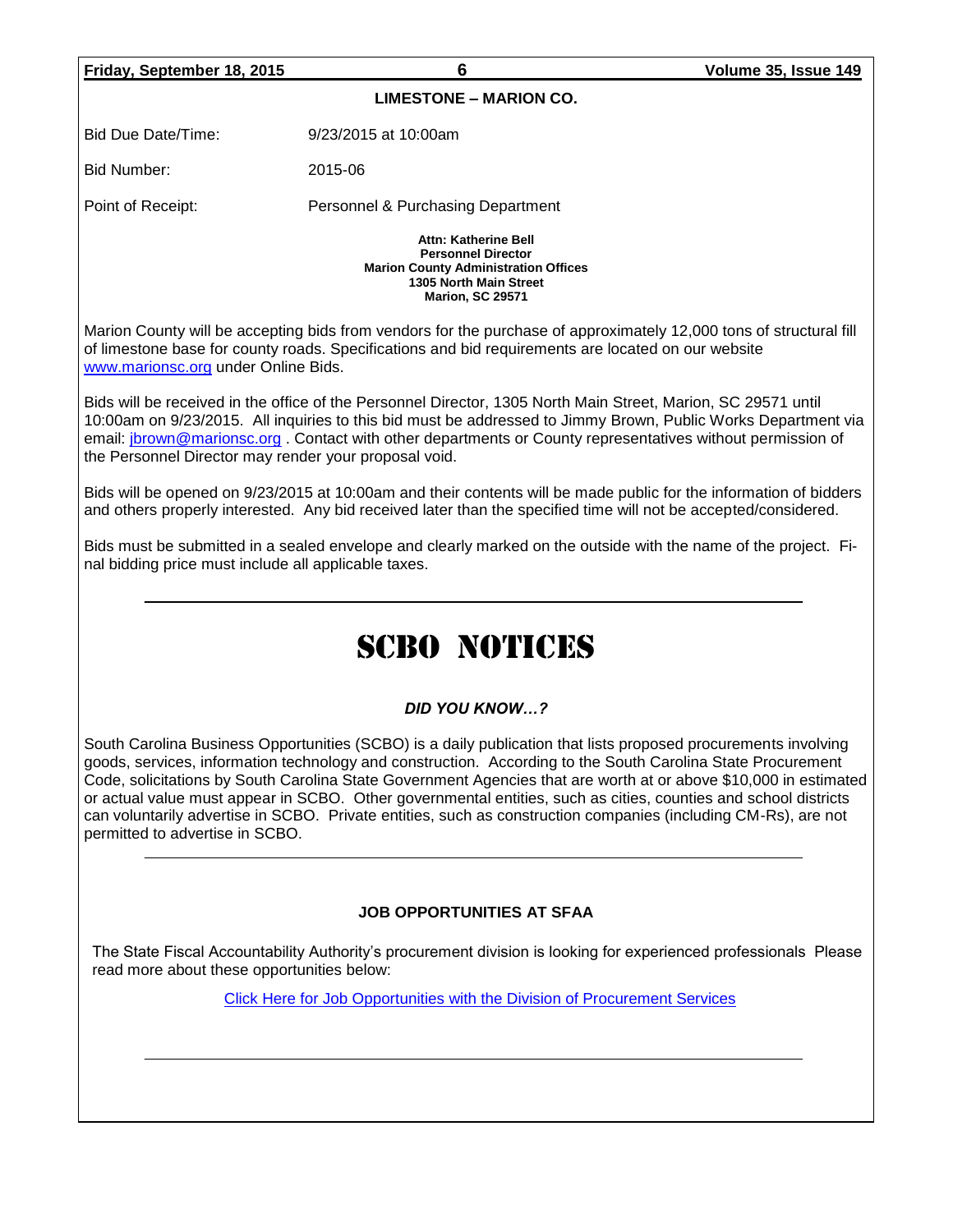#### **VENDORS, DON'T NEGLECT TO CHECK THE STATE'S FIXED PRICE BIDS**

If authorized by the original solicitation, the State may use "competitive fixed price bidding" to create procurements with an open response date. These fixed price bids are advertised in SCBO once, but the solicitation may provide for bids to be accepted continuously or periodically during the contract term. The links below take you to a listing of all open solicitations conducted by the central purchasing office using the competitive fixed pricing bidding rules.

> Fixed Price Bids - [Information Technology](http://www.mmo.sc.gov/PS/vendor/PS-vendor-fixed-price-bids-it.phtm) (Open Response Date) Fixed Price Bids - [Supplies & Services](http://www.mmo.sc.gov/PS/vendor/PS-vendor-fixed-price-bids-ss.phtm) (Open Response Date)

#### **INSPECTOR GENERAL'S FRAUD HOTLINE**

(State Agency fraud only)

1-855-723-7283 / [http://oig.sc.gov](http://oig.sc.gov/)

#### **COMMENTS?**

The Division of Procurement Services encourages you to make your comments via the following methods: Customer Comment System:<http://www.mmo.sc.gov/PS/ccs/MMO-ccs-index.phtm> Telephone 803-737-0600

### **Helpful Links**

To sign up for an RSS feed for SCBO: [http://procurement.sc.gov/PS/general/scbo/scbo-rss.php.](http://procurement.sc.gov/PS/general/scbo/scbo-rss.php).

For information about SCBO: <http://procurement.sc.gov/PS/general/scbo/PS-scbo-index.phtm>

For links to purchasing website across South Carolina: <http://www.mmo.sc.gov/PS/vendor/PS-vendor-other-sol.phtm>

For vendor information: <http://procurement.sc.gov/PS/vendor/PS-vendor-new.phtm>

For vendor registration: <http://procurement.sc.gov/PS/vendor/PS-vendor-registration.phtm>

> Division of Procurement Services homepage: <http://procurement.sc.gov/PS/PS-index.phtm>